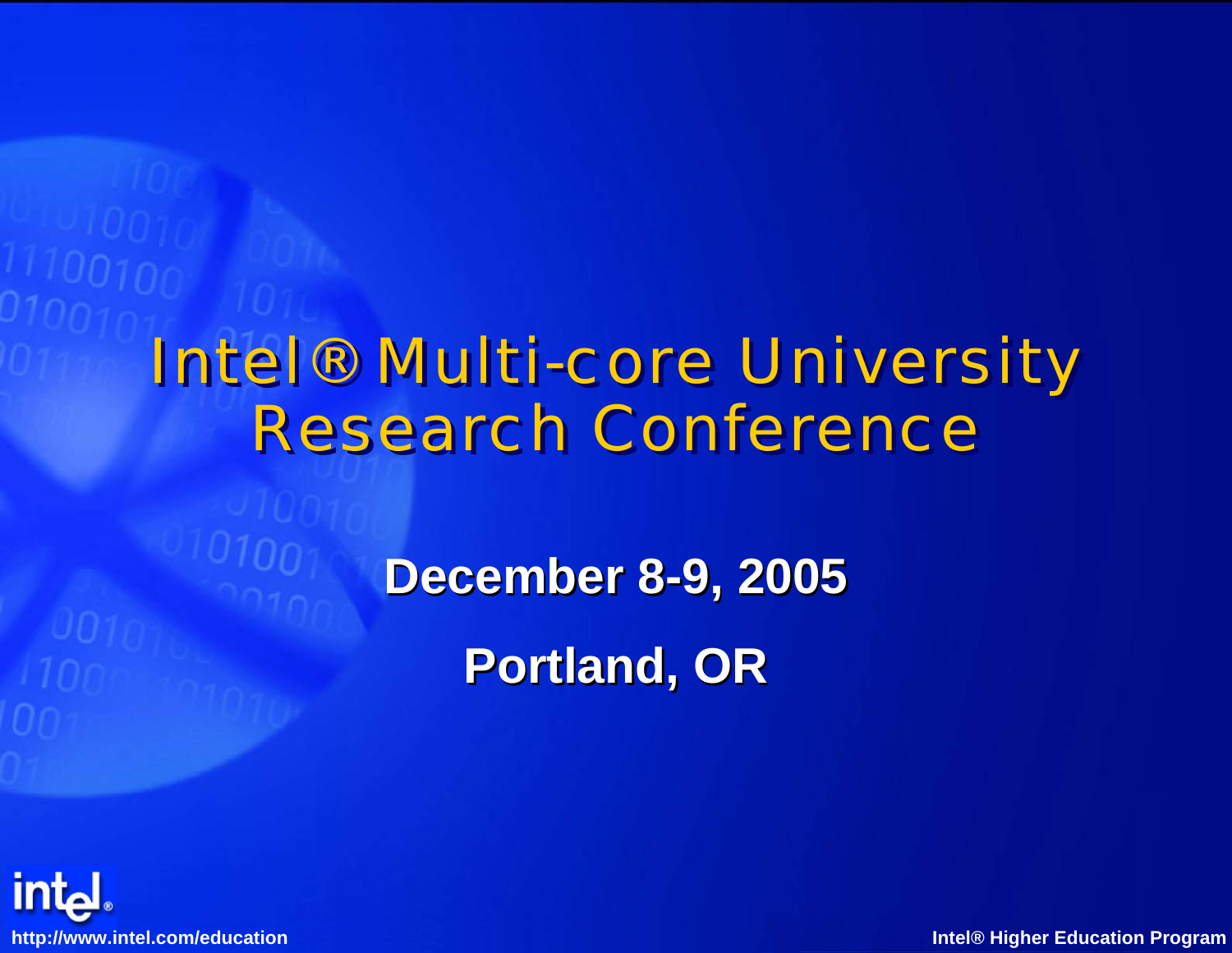# **Thursday Dec 8 (Morning)**

| Time                 | Speaker               | Topic                                         |
|----------------------|-----------------------|-----------------------------------------------|
| $9:00am - 9:10am$    | <b>Tim Saponas</b>    | <b>Conference Objectives and Logistics</b>    |
| $9:10am - 9:30am$    | <b>David Kuck</b>     | <b>Executive Welcome</b>                      |
| $9:30$ am - 10:00am  | <b>Konrad Lai</b>     | <b>Transactional Memory</b>                   |
| $10:00$ am - 10:30am | <b>Jesse Fang</b>     | <b>Languages</b>                              |
| $10:30$ am - 10:45am |                       | <b>Break</b>                                  |
| $10:45$ am - 11:15am | <b>Bob Liang</b>      | <b>Applications</b>                           |
| $11:15am - 11:45am$  | <b>Paul Petersen</b>  | <b>Tools</b>                                  |
| $11:45am - 12:20pm$  | <b>Shekhar Borkar</b> | <b>Platform Roadmap</b>                       |
| $12:20$ pm – 1:30pm  |                       | <b>Lunch – served in the Multnomah Grille</b> |

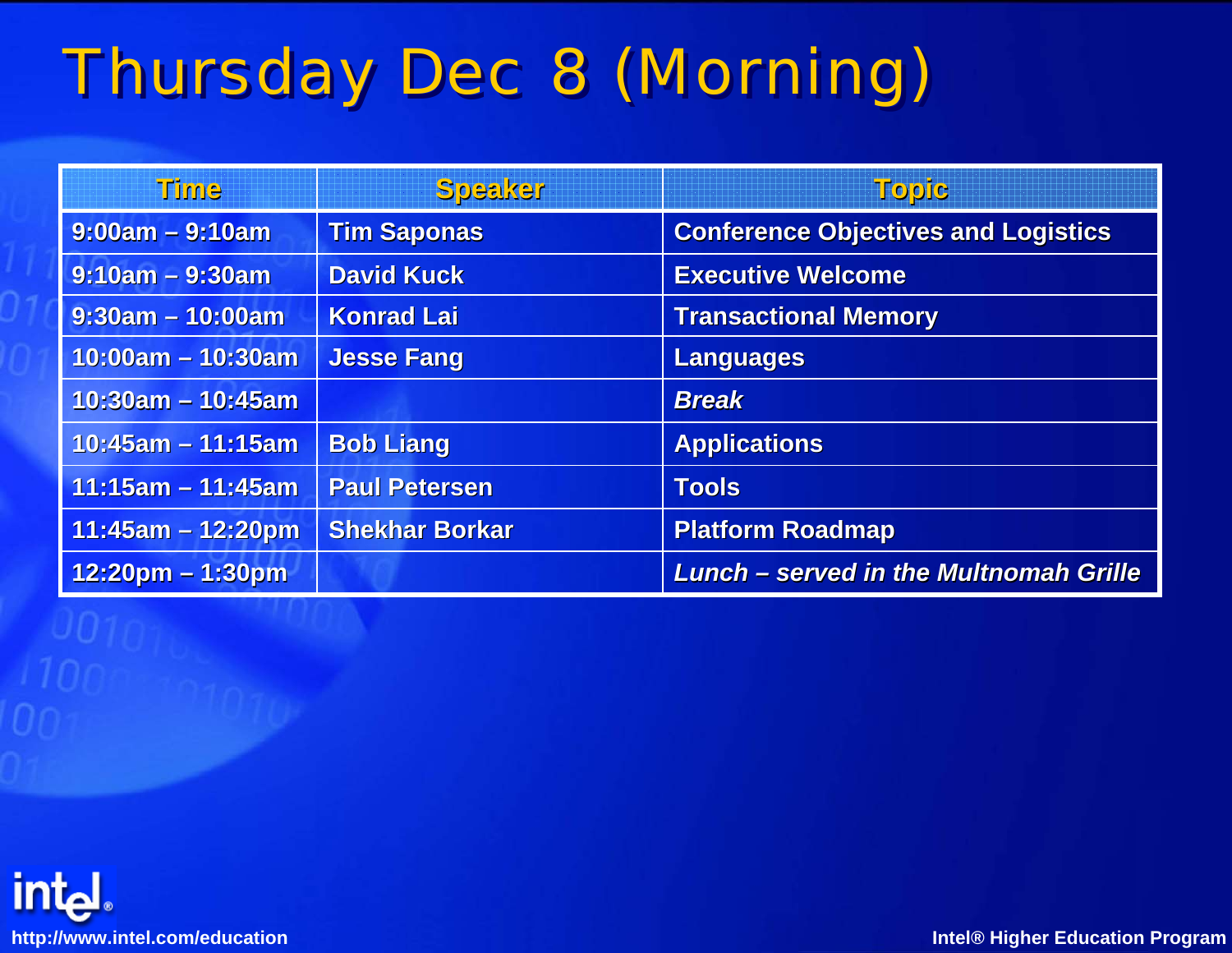### Thursday, Dec 8 (Afternoon)

| Gmill                     | <b>Speaker</b>                                                                                                                                                                                       | Topic                                                                                                        |
|---------------------------|------------------------------------------------------------------------------------------------------------------------------------------------------------------------------------------------------|--------------------------------------------------------------------------------------------------------------|
| $1:30$ pm - 2:30pm        | <b>Chair: Carole Dulong</b><br><b>Arndt Bode (TUM)</b><br><b>Ed Lee (UC Berkeley)</b><br><b>Bill Mark (UT Austin)</b><br><b>Karsten Schwan (Georgia Tech)</b>                                        | <b>Panel Session #1: Innovative</b><br><b>Application Areas in 201X</b>                                      |
| $2:30$ pm – 3:30pm        | <b>Chair: Peter Tang</b><br><b>Kavita Bala (Cornell)</b><br><b>Pradeep Dubey (Intel)</b><br><b>Ahmed Sameh (Purdue)</b><br><b>Robert van de Guijin (UT Austin)</b><br><b>William Whittaker (CMU)</b> | <b>Panel Session #2: Parallel Scalable</b><br><b>Algorithms to Support Future</b><br><b>Applications</b>     |
| $3:30$ pm – $3:45$ pm     |                                                                                                                                                                                                      | <b>Break</b>                                                                                                 |
| $3:45$ pm – 4:45pm        | <b>Chair: Paul Petersen</b><br><b>Francois Bodin (Univ of Rennes)</b><br><b>Wen Mei Hwu (UIUC)</b><br><b>Keshav Pingali (Cornell)</b><br><b>Assaf Schuster (Technion)</b>                            | <b>Panel Session #3: Parallel</b><br><b>Application Development Tools</b>                                    |
| $4:45$ pm $-5:45$ pm<br>п | <b>Chair: Tim Mattson</b><br>Ali Adl-Tabatabai (Intel)<br><b>Charles Leiserson (MIT)</b><br><b>Sam Midkiff (Purdue)</b><br><b>David Padua (Univ of Illinois)</b>                                     | <b>Panel Session #4: Parallelism</b><br><b>Expression: Languages and</b><br><b>Runtime Support Libraries</b> |

intal.

**http://www.intel.com/education Intel® Higher Education Program**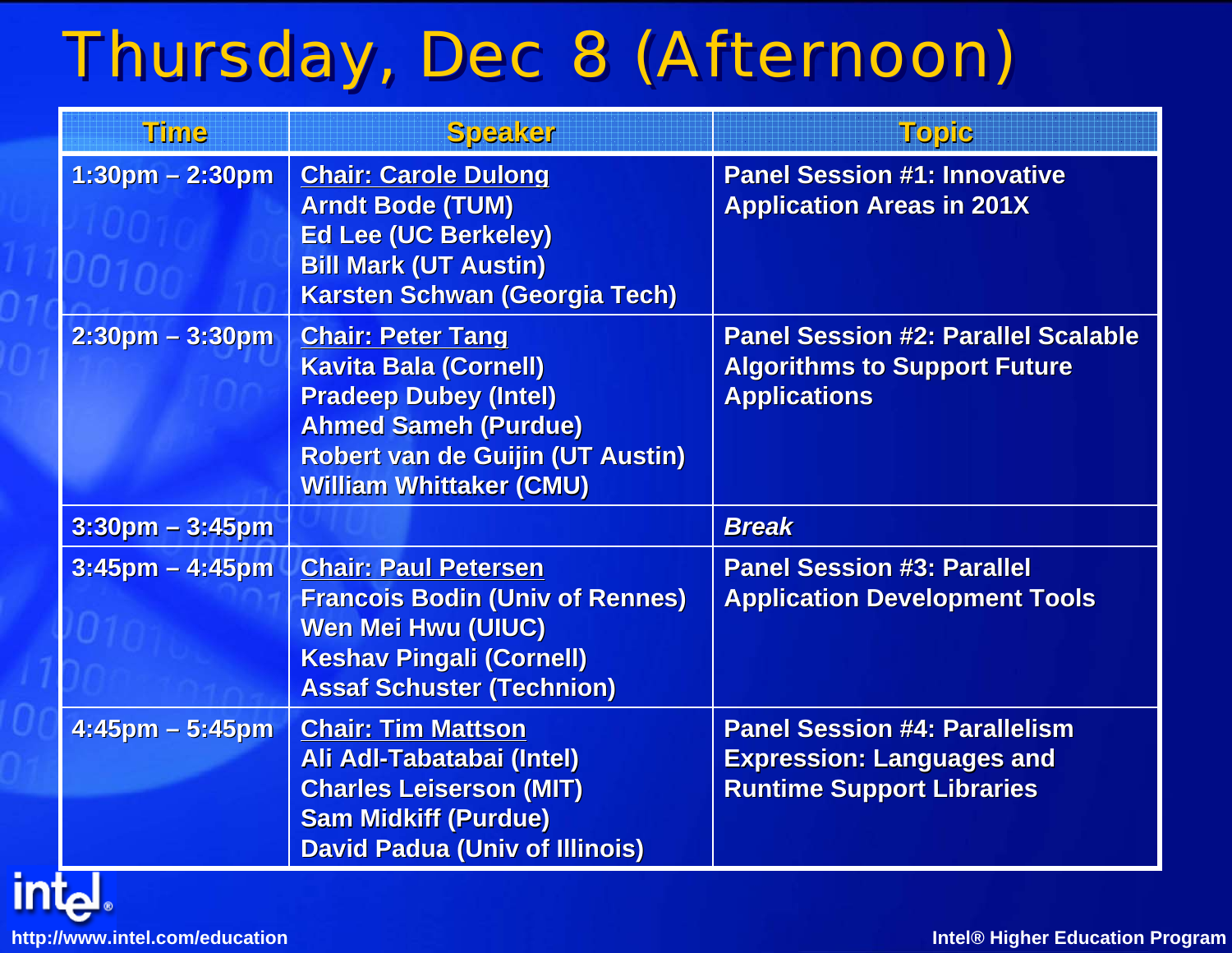# Thursday, Dec 8 (Evening)

| Time                              | <b>Speaker</b> | <u>Topic</u>                                                                               |
|-----------------------------------|----------------|--------------------------------------------------------------------------------------------|
| $6:30$ pm – 7:00pm                |                | <b>Reception - Cascade Ballroom - Mt</b><br><b>Hood and St Helens Rooms;</b><br>hosted bar |
| $7:00 \text{pm} - 9:00 \text{pm}$ |                | Dinner - Cascade Ballroom - Mt<br><b>Hood and St Helens Rooms</b>                          |